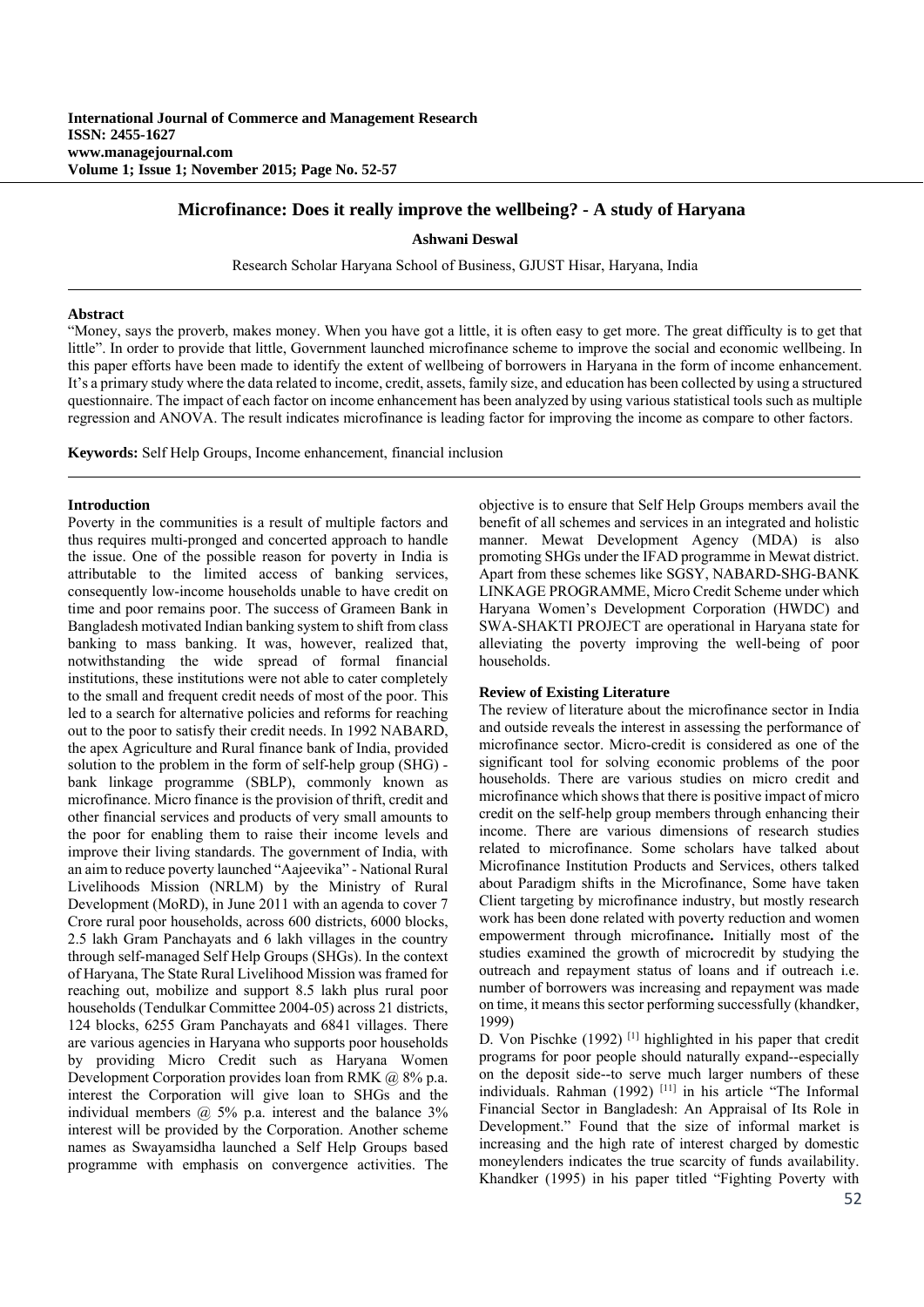Microcredit Experience in Bangladesh" found that Credit facilitates poor people to triumph over their liquidity constraints and undertake some income generating activities. Furthermore, credit helps poor people to smoothen their consumption patterns in times of lean periods of the year. Morduch (1998)  $[7]$ , in his paper "Does Microfinance really help the poor?, Concluded that the potential impact of micro credit loans are associated with the reduction of vulnerability, not of poverty per se. The consumption-smoothing appears to be driven largely by income-smoothing, not by borrowing and lending. Dichter (1999)<sup>[3]</sup> highlighted the role of non-governmental organizations (NGOs) in microfinance and concluded that the record of NGO in microfinance is a poor one, which need to be restructured for effective implementation of microfinance programme. Shetty  $(2008)$  [5] examined the impact of microfinance and concluded that the access to "credit plus services" of microfinance programme has improved the income, employment, assets, household expenditure, housing condition and empowerment of the poor Robinson (2011). Microfinance fosters growth in low-income segments of the economy and improves the distribution of income.

The evidence with respect to the impact of micro credit on women's status and well-being is mixed. Some studies have found positive results as micro credit is helping them to become more economic and socially empowered and as a result violence against them has also decreased (Amin, Becker, & Bayes, 1998; Holvoet, 2005; Muraleedharan, 2009; Puhazhendhi, 1999)<sup>[4, 8,</sup> <sup>9]</sup>. Other studies have cited unintended side effects such as pressure to repay the loan, more stress due to more responsibility, violence against women and overall no

significant impact on empowerment (Mayoux 2002; Montgomery, 1996; Rahman 1998)  $[10]$ . One of the main gaps in research studies is that the extent of wellbeing and empowerment is unclear (Rahman, 1998) [10].

After considering all the aspects and dimensions related to microfinance and micro credit studies it can be said that there is mix of response regarding the impact of microfinance on poverty reduction and overall economic wellbeing of poor household.

## **How SHGs gets loan granted?**

As per the instruction of RBI all commercial banks and RRBs need to open saving bank accounts of SHGs irrespective of their registration, in other words un unregistered SHG can also open a saving bank account in order to avail loan facility. Opening bank account requires the following documents:

- Resolution from the SHG :
- Authorization from the SHG :
- Copy of the rules and regulations of the SHG

It is important to point here that a savings bank account passbook may be issued to the SHG and it should be by the name of the SHG and not in the name of any individual/s member of Self-help group.

Once the SB account is opened with the bank, members of the SHG need to contribute their saving (Regularly) in that account for availing loan facility. Before grating the loan and for deciding the quantum of loan the banks need to access the performance of SHGs. Following is the check list adopted by banks for accessing the performance of SHGs.

| S.NO                              | <b>Factors to be checked</b>                                                    | Very good                                         | Good                                                                       | <b>Unsatisfactory</b>                              |  |
|-----------------------------------|---------------------------------------------------------------------------------|---------------------------------------------------|----------------------------------------------------------------------------|----------------------------------------------------|--|
|                                   | Group Size                                                                      | 15 to 20                                          | 10 to 15                                                                   | less than 10                                       |  |
| $\overline{2}$<br>Type of members |                                                                                 | 2 or 3 not very<br>Only very poor                 |                                                                            | many not poor                                      |  |
|                                   |                                                                                 | members                                           | poor members                                                               | members                                            |  |
| 3                                 | Number of meetings                                                              | Four meetings in a month                          | Two meetings in a                                                          | Less than two                                      |  |
|                                   |                                                                                 |                                                   | month                                                                      | month meetings in a month                          |  |
| 4                                 | Timings of meetings                                                             | Night or after                                    | Morning between                                                            | Other timings                                      |  |
|                                   |                                                                                 | 6 p.m.                                            | 7 and 9 a.m.                                                               |                                                    |  |
| 5                                 | Attendance of members                                                           | More than 90%                                     | 70 to 90%                                                                  | Less than 70%                                      |  |
| 6                                 |                                                                                 | Very high level of participation                  | Medium level of                                                            | Low level of                                       |  |
|                                   | Participation of members                                                        |                                                   | participation                                                              | of participation                                   |  |
| $\tau$                            | Savings collection within the                                                   | Four times a month                                | Three times a month                                                        | Less than three                                    |  |
|                                   | group                                                                           |                                                   |                                                                            | times a month                                      |  |
| 8                                 | Amount to be saved                                                              | Fixed amount<br>Varying amounts                   |                                                                            | -----------------------                            |  |
| 9                                 | Interest on internal loan                                                       | Depending upon the purpose                        | 24 to 36%                                                                  | More than 36%                                      |  |
| 10                                | Utilization of Savings Fully<br>amount by SHG                                   | Fully used for loaning to members                 | Partly used for<br>loaning                                                 | Poor utilization                                   |  |
| 11                                | Loan recoveries                                                                 | More than 90%                                     | 70 to 90%                                                                  | Less than 70%                                      |  |
| 12                                | Maintenance of books                                                            | All books are regularly maintained<br>and updated | Most important Registers<br>(minutes, Savings, loans,<br>etc.) are updated | Irregular in maintaining and<br>and updating books |  |
| 13                                | Accumulated savings                                                             | More than Rs. 5000/-                              | Rs. 3000-5000/-                                                            | Less than Rs. 3000/-                               |  |
| 14                                | Knowledge of the Rules of the<br><b>SHG</b>                                     | Known to all                                      |                                                                            | Not known to all                                   |  |
| 15                                | More than 20 percent<br><b>Education</b> level<br>of members can read and write |                                                   |                                                                            | Less than 20 per know to<br>read and write         |  |
| 16                                | Knowledge of Govt.<br>programs                                                  | All are aware of Govt. programs                   | Most of the Members know<br>about Govt. programs                           | No one knows                                       |  |

## **Check List to Assess the Performance of a Shg**

(**Source:** Handbook of NABARD**)**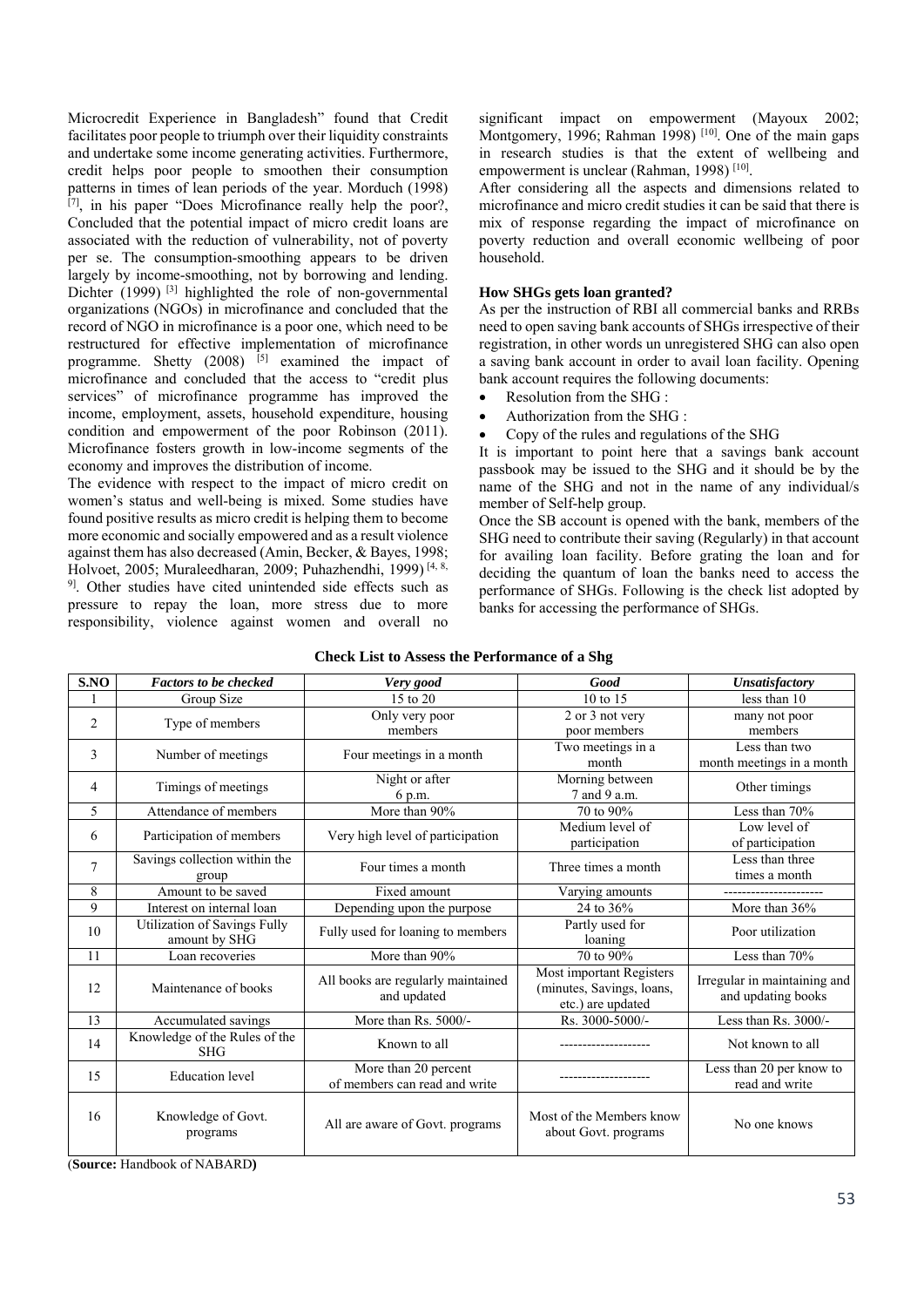After gathering related information banks grant loan based on the score achieved by SHGs. SHGs achieved 12 to 16 "very good" factors, can get loans immediately. If the SHGs score ranges 10 to 12 "very good" will be granted loan but, will be given 3 to 6 months' time to improve, before loan is given and if SHGs with rating of less than 10 "very good" factors will not be considered for loan.

# **Objectives of the study**

This paper attempts to evaluate the income improvement of borrowers of Haryana State Rural Livelihood Mission (HSRLM)

The paper has followings objectives:

- 1) To analyze and prioritize the variables which are responsible for income enhancement of borrowers such as micro credit, education, assets and family size.
- 2) To understand the criteria followed by banking officials of approving/granting micro loan to borrowers.
- 3) To suggest some measures for improving effectiveness of micro finance scheme

The first objective was attained by formulating a structured questionnaire and data related to micro loan, education, assets, and income of 320 borrowers was collected and analyzed. The primary survey was conducted in the month of August-September 2014. Secondary data was used for attaining the second objective.

# **Methodology**

# **Sample Selection**

Stratified simple random sampling technique was utilized to collect the sample for the study. The Haryana state was first divided into its four divisions, Ambala, Gurgaon, Hisar & Rohtak. As the study was focused on improvement of the wellbeing of the rural poor households, thus, two districts from each division were selected on the basis of %age BPL households (highest & lowest).

| <b>Division</b> | <b>District</b> |       |
|-----------------|-----------------|-------|
| Ambala          | Kurukshetra     | 33.08 |
|                 | Yamuna Nagar    | 28.28 |
|                 | Faridabad       | 18.73 |
| Gurgaon         | Mewat           | 27.67 |
|                 |                 |       |
| Hisar           | Fatehabad       | 35.51 |
|                 | Hisar           | 24.69 |
| Rohtak          | Rohtak          | 18.64 |
|                 | Sonipat         | 26.4  |

 **(Source:** HSRLM, Annual Action Plan (AAP) 2013-14**)**

Due to unavailability of related data of Karnal district and minute difference of %age BPL households, Sonipat district was considered for the study. As microfinance works best at the level of SHGs, hence, Number of SHGs was taken as the criterion for selection of further strata. Two blocks were selected from each district on the basis of highest and lowest numbers of SHGs, further, two villages were selected from each block having the maximum number of operational SHGs.

| <b>Division</b> | <b>District</b>                           | No. of SHGs | <b>Block</b> | <b>Village</b>          |
|-----------------|-------------------------------------------|-------------|--------------|-------------------------|
|                 |                                           | Max         | Thanesar     | Dhurala (Max SHGs)      |
|                 | Kurukshetra (Highest %age BPL households) |             |              | Jyotisar (Max SHGs)     |
|                 |                                           | Min         | Ladwa        | Budha (Min. SHGs)       |
| Ambala          |                                           |             |              | Lohara (Min. SHGs)      |
|                 |                                           | Max         | Jagadhri     | Parwalo (Max SHGs)      |
|                 | Yamuna Nagar (Lowest% age BPL households) |             |              | Rod Chappar (Max SHGs)  |
|                 |                                           | Min         | Sadhaura     | Naya Gaon (Min. SHGs)   |
|                 |                                           |             |              | Sarawan (Min. SHGs)     |
|                 | Mewat (Highest %age BPL households)       | Max         | Hodal        | Banchari (Max SHGs)     |
|                 |                                           |             |              | Sondh (Max SHGs)        |
|                 |                                           | Min         |              | Baroli (Min. SHGs)      |
| Gurgaon         |                                           |             | Hasanpur     | Likhi (Min. SHGs)       |
|                 | Faridabad (Lowest% age BPL households)    | Max         | Nuh          | FP Namak (Max SHGs)     |
|                 |                                           |             |              | Kherla (Max SHGs)       |
|                 |                                           | Min         | FP Jhirkha   | Malhaka (Min. SHGs)     |
|                 |                                           |             |              | Tigon (Min. SHGs)       |
|                 | Hisar (Lowest% age BPL households)        | Max         | Ratia        | Alikan (Max SHGs)       |
|                 |                                           |             |              | MP Sotar (Max SHGs)     |
|                 |                                           | Min         | Tohana       | Kanheri (Min. SHGs)     |
| Hisar           |                                           |             |              | Nangla (Min. SHGs)      |
|                 |                                           | Max         | Hansi I      | Bhatala (Max SHGs)      |
|                 | Fatehabad (Highest %age BPL households)   |             |              | Sisai Bolan (Max SHGs)  |
|                 |                                           | Min         | Adampur      | Adampur (Min. SHGs)     |
|                 |                                           |             |              | Mohbatpur (Min. SHGs)   |
|                 | Sonipat (Highest %age BPL households)     | Max         | Lakhan Majra | Lakhan Majra (Max SHGs) |
| Rohtak          |                                           |             |              | Titoli (Max SHGs)       |
|                 |                                           | Min         | Sampla       | Dataur (Min. SHGs)      |
|                 |                                           |             |              | Kharawar (Min. SHGs)    |
|                 |                                           | Max         | Sonipat      | Juan (Max SHGs)         |
|                 | Rohtak (Lowest% age BPL households)       |             |              | Mahipur (Max SHGs)      |
|                 |                                           | Min         | Mundalana    | Busana (Min. SHGs)      |
|                 |                                           |             |              | Mundalana (Min. SHGs)   |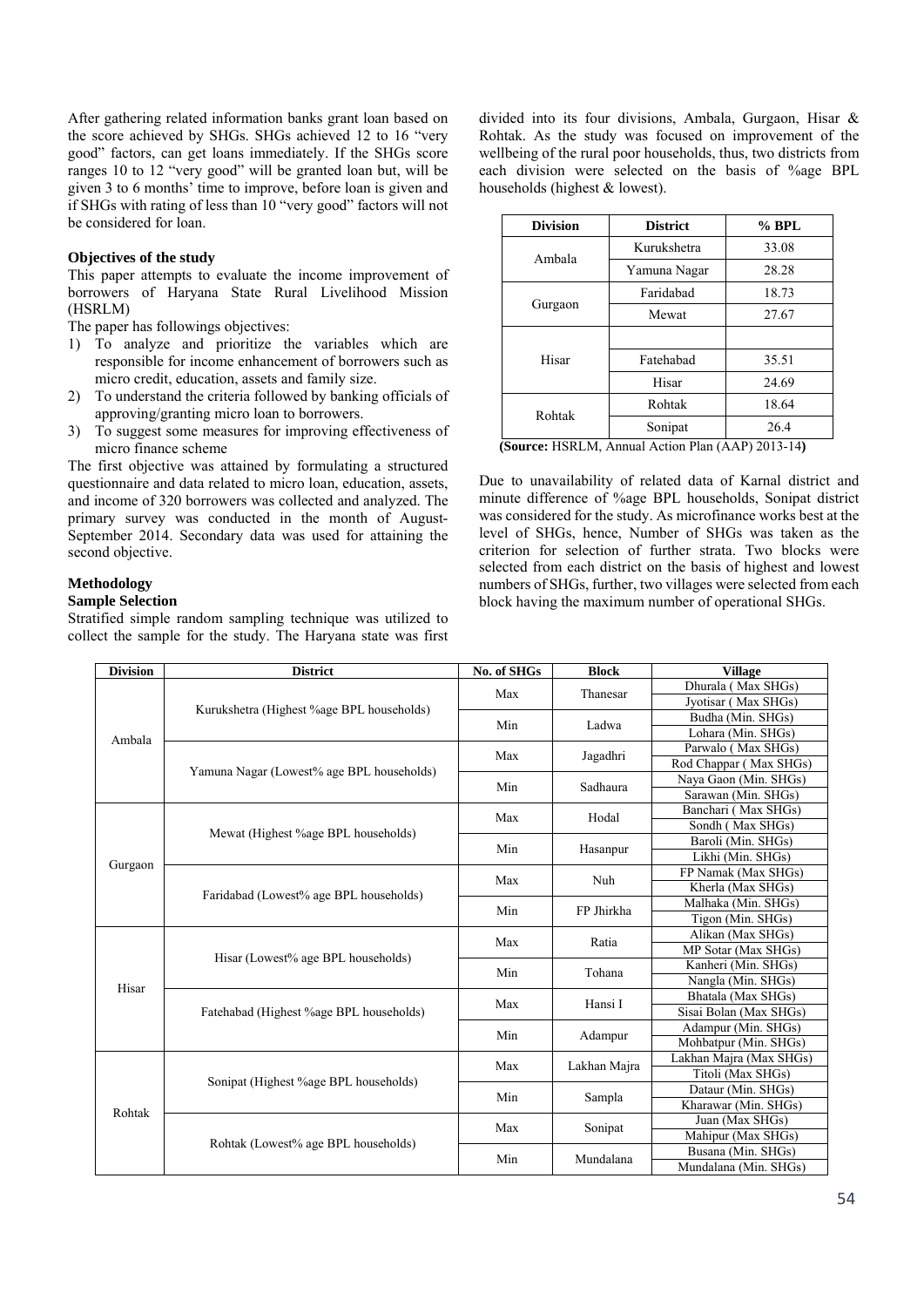Ten (10) households from each of these 32 villages were selected at random for the survey. The help of the SHGs of the village was taken to reach the households and the heads of the family were interviewed to gather the data relevant to the study. The interview questions were based on the questionnaire designed for the purpose.

The data was then regressed to understand the impact of microfinance and other factors like education, family size and assets on improvement of the wellbeing of the rural Haryana.

## **Questionnaire design**

A questionnaire comprising of 30 closed ended questions was designed to collect the information regarding the income, assets, family size, microfinance and education from the 320 sample households. The collection of data was not a simple task. The reasons were illiteracy and conservative culture. Thus, although the questionnaire was closed ended, the data was collected as a combination of quantitative and qualitative data in the form of informal interviews. The required information was then refined out of the pool of information gathered about the locality and the living conditions of the sample households.

### **Income**

Income was considered as a measure of the wellbeing of the households. The aggregate annual income of the family members living together was taken into consideration. The income was assessed by putting forward questions about means of livelihood and sources of income. The average monthly income per household was found to be Rs. 6500 which accounted for per capita monthly income of around Rs. 845.

## **Education**

The education level was judged by the education of the head of the family. The number of years of schooling was taken as the base for analyzing the level of education. The average education was around 8 years, Bachelors (mostly in the field of arts or commerce) being the highest level of education. Most of the literate people had dropped out of school after fifth grade. The main reasons that can be accounted for the poor literacy rate in the region included need for earning money to meet basic needs, family pressure, lack of funds & lack of proper schooling facilities in and around the village because of which, children had to often walk for kilometers for reaching their schools.

## **Family size**

Family size included the total number of members living in the same household and sharing the family income. This included the immediate and extended family of the head of the family. The average family size was found to be 7 with a range between 5 and 14 members.

## **Microfinance**

Due to limited connectivity with formal banking system of India and inevitable need of credit makes low income households dependent on informal/domestic moneylenders. With the implementation of microfinance scheme reformed this problem up to certain extent and borrowers are getting loan approved despite their low creditworthiness. The data collected for the study reveals that the average size of micro credit is 24000. (Maximum loan per SHG member should not exceed Rs.50, 000/-.) The respondent had repaid their loan and some of them have taken fresh loans for enhancing their economics activities.

#### **Assets**

Assets may include land, livestock, house, house hold items, vehicles etc. But for the purpose of study, only irrigation land was taken as a measure of assets. The reason is that the revenue collected from the rearing of the livestock is minimal. In fact, most of the times, livestock is best utilized for repayment of bad debts and loans. All the households had their own semi built up houses. The standard of the houses was almost same. None of the houses had any household items like fan, table, television, fridge etc. Almost all the households had similar kind of vehicles which included bicycles, scooters and tractors.

Hence, irrigation land in terms of Bigha was taken into consideration under the head of assets.

## **Hypothesis**

- 1) There is no significant relation between improvement in the wellbeing of the SHGs and their education, family size, assets and the microfinance provided to them.
- 2) The variation in education, family size, assets and the microfinance have no significant impact on variation in income.
- 3) Education, family size, assets and microfinance have no impact on improvement of the wellbeing of the SHGs

In order to test these hypotheses, a multiple regression model was adopted for the sample collected.

## **The Regression Model**

To analyze the impact of various factors identified on improvement in the income of the sample data, the following multiple regression model has been formulated:

 $y = \alpha + \beta_1x_1 + \beta_2x_2 + \beta_3x_3 + \beta_4x_4$ Where:

y = Annual income of a Self Health Group (as a measure of wellbeing)

 $\alpha$  = The coefficient of unexplained variation in wellbeing.

 $x_1$  = Education ( in years)

 $x_2$  = Family Size ( total number of members living together)

 $x_3$  = Microfinance provided to the SHGs in the past year (in Rs.)

 $x_1$  = Assets including irrigation land (in bigha)

## **Results and Discussion**

The paper has been designed to study the improvement in the wellbeing of poor communities of the Haryana State. As stated earlier, the assets including house, livestock, irrigation land etc. cannot be taken into consideration for a comparative analysis of wellbeing. The reason is that house and land are never liquefied by these communities, and livestock is used more for repayment of loans instead of income generation. Thus only present annual income was taken into consideration. Thus the data was entered in the MS Excel and a multiple regression model was applied to check the various hypotheses stated above. The results of the tests for each hypothesis have been discussed separately.

**Hypothesis 1:** There is no significant relation between improvement in the wellbeing of the SHGs and their education, family size, assets and the microfinance provided to them. H<sub>0</sub>:  $r^2 = 0$ 

H<sub>1</sub>:  $r^2 \neq 0$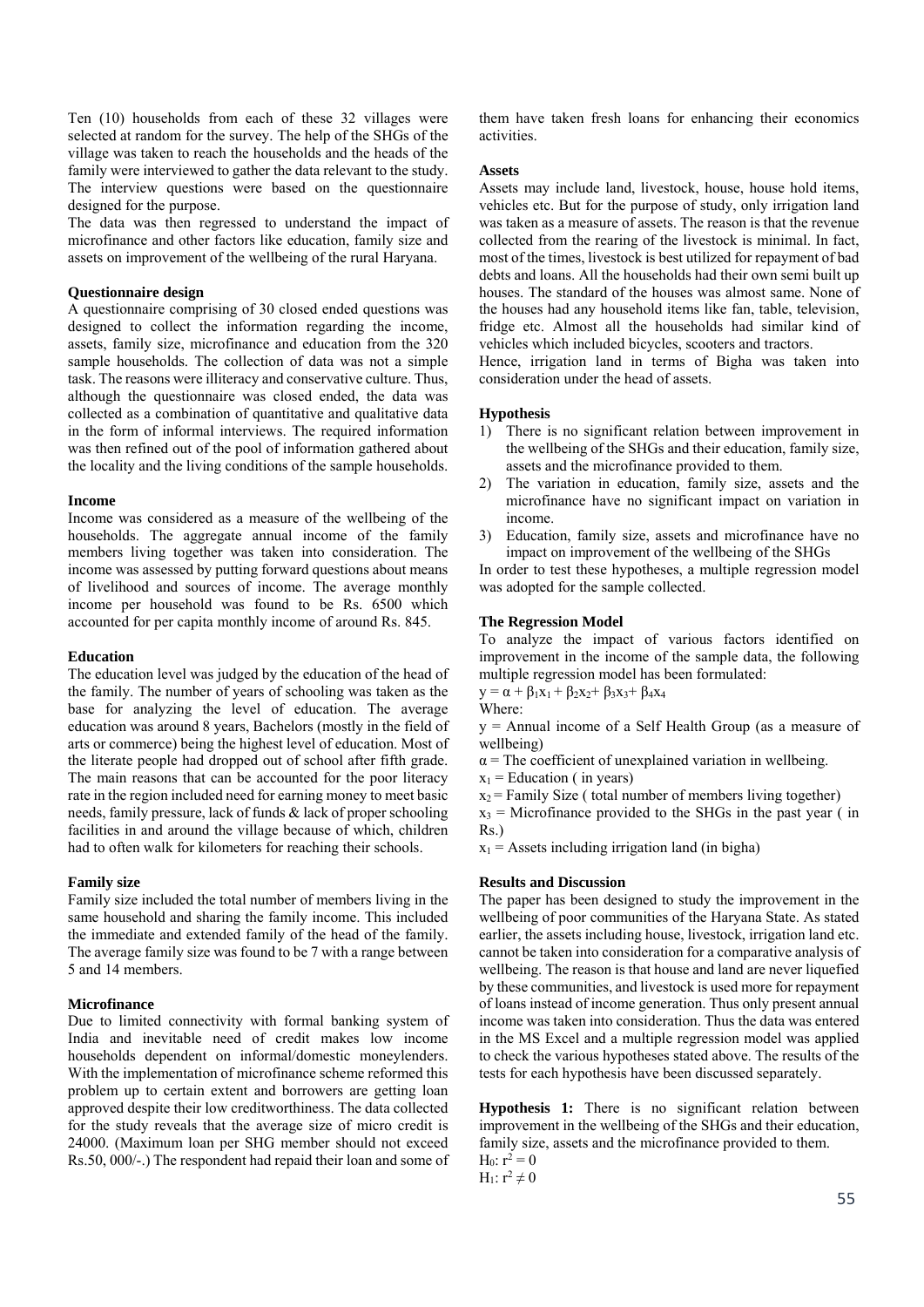To test this hypothesis, the coefficient of determination  $(r^2)$  was calculated for the sample data. The results have been tabulated as below

| т |  |
|---|--|
|---|--|

| <b>Regression Statistics</b> |             |  |  |  |
|------------------------------|-------------|--|--|--|
| Multiple R                   | 0.863859239 |  |  |  |
| R Square                     | 0.746252785 |  |  |  |
| Adjusted R Square            | 0.743030598 |  |  |  |
| <b>Standard Error</b>        | 8215.150872 |  |  |  |
| Observations                 | 320         |  |  |  |

From the table, we can see that the value of adjusted r is approximately 0.743. Thus the hypothesis is rejected out rightly.

It means that 74.3% of the change in income can be attributed to the four factors taken into consideration viz. education, family size, microfinance and assets. This shows a strong positive dependence between the variables.

**Hypothesis 2:** The variation in education, family size, assets and the microfinance have no significant impact on variation in income.

 $H_0$ :  $F_{table} < F_{critical}$ 

 $H_1$ :  $F_{table}$  >  $F_{critical}$ 

To test the hypothesis, ANOVA was applied on the data collected and the results have been shown in Table 2.

**Table 2**

| <b>ANOVA</b> |     |             |             |             |                |
|--------------|-----|-------------|-------------|-------------|----------------|
|              |     | δŚ          | МS          |             | Significance F |
| Regression   |     | 62521058289 | 15630264572 | 231.5982332 | 1.84947E-92    |
| Residual     |     | 21258941711 | 67488703.84 |             |                |
| Total        | 319 | 83780000000 |             |             |                |

The table value of F is 231.59 while the critical value for degree of freedom (4, 315) is 2.40. As the table value is much higher than the critical value, hence the hypothesis may be rejected and thus, we can infer that the variation in education, family size, microfinance and assets together have an effect on variation in annual incomes of the sample SHGs.

H<sub>0</sub>:  $\beta_1 = \beta_2 = \beta_3 = \beta_4 = 0$ 

H<sub>1</sub>:  $\beta_1 \neq \beta_2 \neq \beta_3 \neq \beta_4 \neq 0$ 

To test whether there is a regression among the given variables and to measure the extent of the relationship between the income and the four factors taken into consideration viz. education, family size, microfinance and assets, T test was performed and the results are summarized as below:

**Hypothesis 3:** Education, family size, assets and microfinance have no impact on improvement of the wellbeing of the SHGs.

|                             | <i>Coefficients</i> | <b>Standard Error</b> | t Stat      | Lower 95%   | Upper $95\%$ |
|-----------------------------|---------------------|-----------------------|-------------|-------------|--------------|
| Constant                    | 31296.96958         | 2481.825815           | 12.61046178 | 26413.91905 | 36180.02011  |
| Education (Yrs)             | 1447.250984         | 143.6431183           | 10.07532419 | 1164.629778 | 1729.87219   |
| <b>Family Size</b>          | 638.5890786         | 280.672072            | 2.275214182 | 86.3601909  | 1190.817966  |
| Micro Finance (Rs)          | 1.221717131         | 0.102023991           | 11.97480238 | 1.020982535 | 1.422451728  |
| Bigha)<br>Land) (<br>Assets | 116.5144065         | 176.5836629           | 0.659825516 | -230.918094 | 463.9469069  |

It is evident from the table that the t value of all the variables except the assets is more than the critical value  $(\pm 1.96)$ . Hence all the variables except assets (land) have a significant role in improvement of the annual income of the SHGs.

But, the Microfinance plays the biggest role in improvement of the annual income. The reasons could be attributed to easy availability of funds at easy repayment conditions. On the basis of the personal interviews conducted with the sample SHGs, it can be inferred that the credit money from the microfinance is mostly utilized for one or more of the following four purposes:

- (1) For starting tiny enterprises like grocery stores, handicrafts, bangle stores, flour mills, carpentry shops etc.
- (2) For buying seeds, fertilizers or equipments for agriculture.
- (3) For buying and maintaining livestock.
- (4) For personal consumption like medical expenses, education of children, weddings of daughters and sisters, maintenance of the house etc.

In either case, this would help in increase of the overall income. Microfinance is followed by education. The literacy rate in rural Haryana is very low. 88 people in the sample were illiterate which accounts for more than 25% population. The heads of more than half of the sampled households did not study after

fifth grade. But as the level of education grew, a general increment in the income was recorded. This can be attributed to a better exposure to the outer world, better utilization of credit and assets, and more awareness about agricultural and nonagricultural commercial activities.

While the illiterate and less literate households were interested in meeting with their immediate requirements, the literate households had a wider outlook and an urge to improve their standard of living by the means of investment in the ongoing economic activities. As the number of literate family member's increases, each member can contribute towards improvement in the wellbeing of the household.

The family size comes next in contribution in the annual income, although the impact is very small. As the family size increases, the number of earning hands increases and also the capacity to take multiple loans is enhanced. This further contributes in improvement of the wellbeing of the family.

The assets have found to be not affecting the wellbeing of the household in a great manner. As in the livestock and the houses were exclude from the assets. The land is a nonmoving asset for these households as they would never sell their lands.